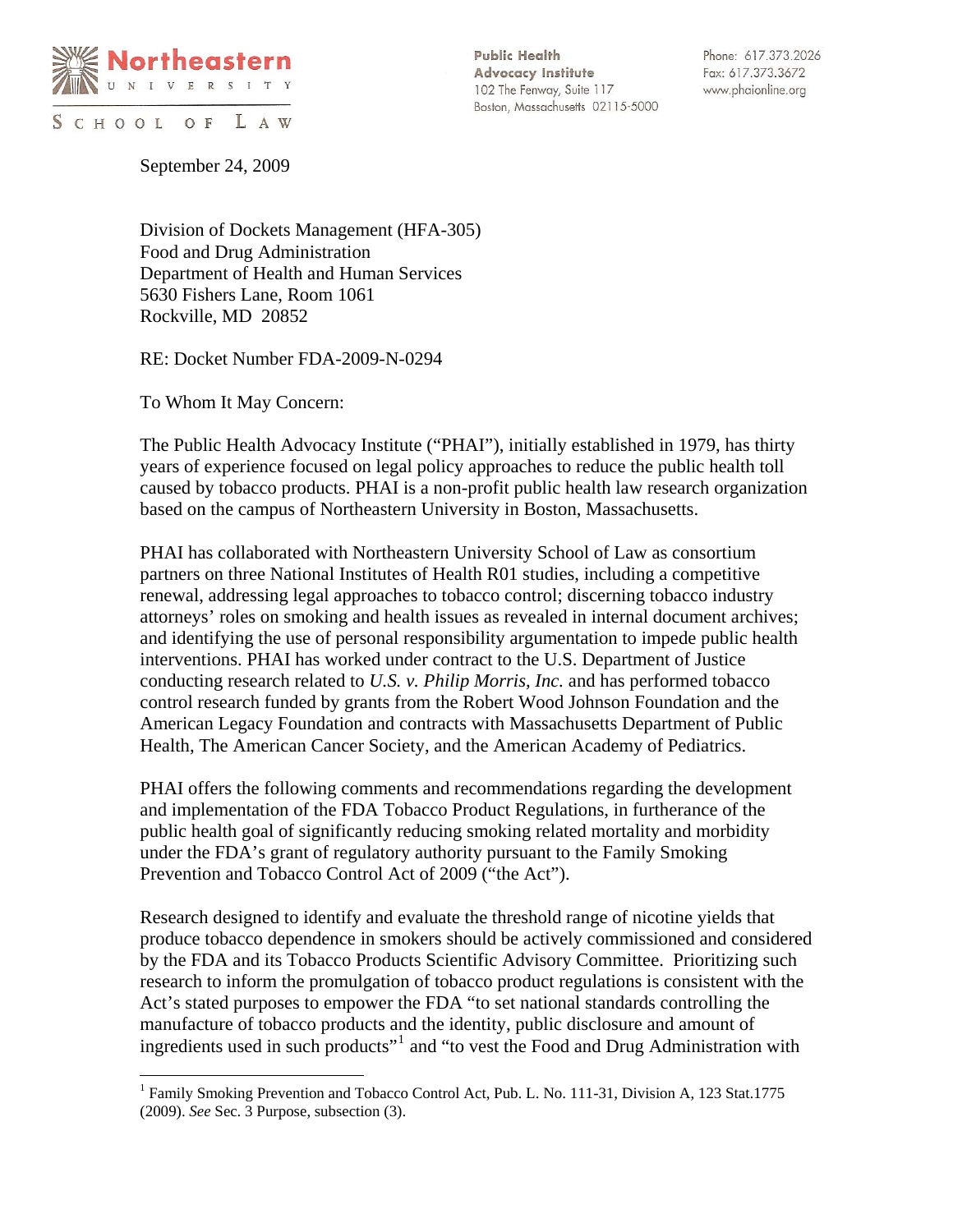the authority to regulate the levels of tar, *nicotine,* and other harmful components of tobacco products. $\overline{1}^2$  $\overline{1}^2$ 

Research regarding the legal and policy framework supporting nicotine reduction regulation must also be conducted. For example, an analysis of the experiences of prior legislative or regulatory harm reduction public health efforts would inform nicotine yield rulemaking, along with an analysis of how to apply the new "appropriate for the protection of public health"<sup>[3](#page-1-1)</sup> standard to the nicotine yield rulemaking process.<sup>[4](#page-1-2)</sup> In addition, research and analysis of the range of objections and evidence that may be produced by parties opposed to nicotine yield findings or standards should be undertaken. Legal and policy research regarding enforcement of possible regulations to reduce nicotine yields would also be valuable.

Reducing nicotine levels - potentially below the threshold levels required to produce and maintain addiction - is clearly contemplated by the Act, notwithstanding an express denial of the Secretary's authority to ban all tobacco products or reduce nicotine yields to zero.<sup>[5](#page-1-3)</sup> Legislative history clarifies that the statutory language empowering the Secretary to set nicotine yields "does not prohibit any positive number above zero," including for example, a level such as ".0000001."[6](#page-1-4)

The FDA, through its Tobacco Products Scientific Advisory Committee, is explicitly authorized and expected to evaluate the impact of nicotine yield standards for the purpose of protecting public health.<sup>[7](#page-1-5)</sup> For example, the Tobacco Products Scientific Advisory Committee is specifically charged with *inter alia,* providing "advice, information and recommendations to the Secretary- …

 (2) on the effects of alteration of the nicotine yields from tobacco products; (3) on whether there is a threshold level below which nicotine yields do not produce dependence on the tobacco product involved;...."<sup>[8](#page-1-6)</sup>

Identifying such a threshold or range of thresholds presents certain challenges.<sup>[9](#page-1-7)</sup> Research suggests that some non-daily smokers, perceived as non-addicted, actually show evidence of dependence. Moreover, a single threshold may not apply to the entire population. Analysis of whether phased nicotine reduction mitigates smokers' withdrawal symptoms as well as of compensatory smoking behaviors associated with nicotine reductions should also be investigated.

 $\overline{a}$ 

D.C. at 132, March 4, 2009.

<span id="page-1-0"></span><sup>&</sup>lt;sup>2</sup> *Id.* at Sec. 3 Purpose, subsection (5)(emphasis added).<br>
<sup>3</sup> *Id.* at Sec. 907(a)(4)(A)(i).<br>
<sup>4</sup> *Id.* at Sec. 907(a)(4)(A)(i).<br>
<sup>5</sup> *Id.* at Sec. 907(d)(3).<br>
<sup>6</sup> Mark up sets 907(d)(3).

<span id="page-1-1"></span>

<span id="page-1-2"></span>

<span id="page-1-3"></span>

<span id="page-1-4"></span> $6$  Mark-up of H.R. 1256, House of Representatives, Committee on Energy and Commerce, Washington,

<span id="page-1-6"></span><span id="page-1-5"></span><sup>&</sup>lt;sup>7</sup> *See* n.1 at Sec. 907(c) (4). <sup>8</sup> *Id.* at Sec. 917(c).

<span id="page-1-7"></span><sup>&</sup>lt;sup>9</sup> Benowitz, NL, Hall, SM, Dempsey, D. et al., Safety of a Nicotine Reduction Strategy. Paper presented to the Annual Meeting of the Society for Nicotine and Tobacco Research, 2004.